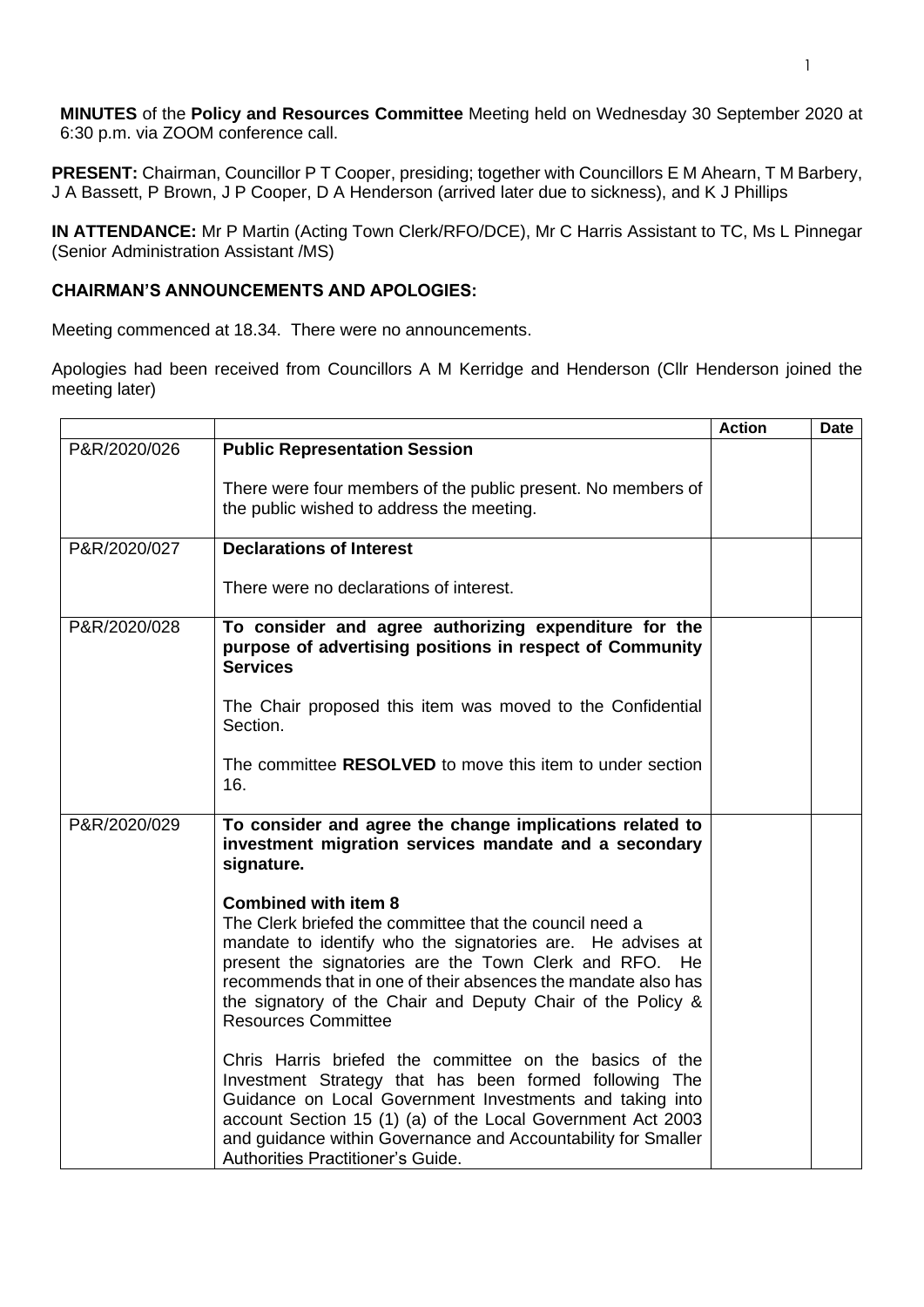|              | He advised the priorities of the strategy were Security of Capital,<br>Liquidity and Yield in those orders. The Strategy is the<br>responsibility of the RFO in conjunction with the Policy and<br>Resources Committee. In the event of an emergency the RFO<br>may need to make a decision outside of Committee, in junction<br>with the Chair or Vice Chair of the P&R Committee.<br><b>This</b><br>decision would then need to be taken to the next P&R<br>Committee for ratification.                                                                                                                                                                                   |           |  |
|--------------|-----------------------------------------------------------------------------------------------------------------------------------------------------------------------------------------------------------------------------------------------------------------------------------------------------------------------------------------------------------------------------------------------------------------------------------------------------------------------------------------------------------------------------------------------------------------------------------------------------------------------------------------------------------------------------|-----------|--|
|              | CIIr P Cooper - queried the long-term investment. Chris Harris<br>explained this is not affected by the Investment Strategy at<br>present as this is in a separate account and will cover the<br>outstanding loan when it becomes due. It will become part of<br>the investment strategy once it matures.                                                                                                                                                                                                                                                                                                                                                                   |           |  |
|              | It was RESOLVED To have a mandate whereby there are<br>additional signatories to the RFO and Town Clerk, being the<br>Chairman and Vice Chairman of the Policy & Resources<br>Committee                                                                                                                                                                                                                                                                                                                                                                                                                                                                                     |           |  |
|              | Chairman asked if there was anything else to raise.                                                                                                                                                                                                                                                                                                                                                                                                                                                                                                                                                                                                                         |           |  |
|              | The Clerk raised the issue of having one bank account, he<br>recommended consideration be given to separate the accounts<br>to 2 banks. C Harris agreed due to the amounts being held, he<br>suggested this was for another discussion as it was complex due<br>to the amount of money needed to be held. The investments we<br>have are very fluid though, so it may not be needed.                                                                                                                                                                                                                                                                                        |           |  |
|              | Chairman proposed this was picked up at the next meeting and<br>asked for it to be an action point to put on next Agenda                                                                                                                                                                                                                                                                                                                                                                                                                                                                                                                                                    | Clerk/SAA |  |
|              | CIIr J Cooper mentioned as he had previously, that we should<br>consider opening an account with Lloyds Bank to increase their<br>footfall and support the only bank left in the town. This was                                                                                                                                                                                                                                                                                                                                                                                                                                                                             |           |  |
|              | proposed by the Chairman to be added to the next Agenda                                                                                                                                                                                                                                                                                                                                                                                                                                                                                                                                                                                                                     | Clerk/SAA |  |
| P&R/2020/030 | To consider the September 2020 schedule of payments                                                                                                                                                                                                                                                                                                                                                                                                                                                                                                                                                                                                                         |           |  |
|              | Cllr Brown queried the Narisa Hall Electricity Charges; he<br>thought they seemed high for August, £32 for empty building;<br>petrol cultivator £194 for a weeks hire; cleaning of the<br>conveniences £4,500 plus; he would like to see a breakdown on<br>that. He thought Annual fire alarm service charge seemed high;<br>grave burial charges to sub-contractors, after paying for training<br>for our own staff; Fairpark toilets £1000; hire of skip over £1000;<br>he would like a better understanding of what was thrown away.<br>Tree inspection survey of £3000; Cllr P Cooper explained this<br>may have been for the plotting and future bills should be less. |           |  |
|              | Cllr Phillips stated we would get an update at the Estates<br>meeting, for some of these charges and queried if we knew<br>where the skip hire was for.                                                                                                                                                                                                                                                                                                                                                                                                                                                                                                                     |           |  |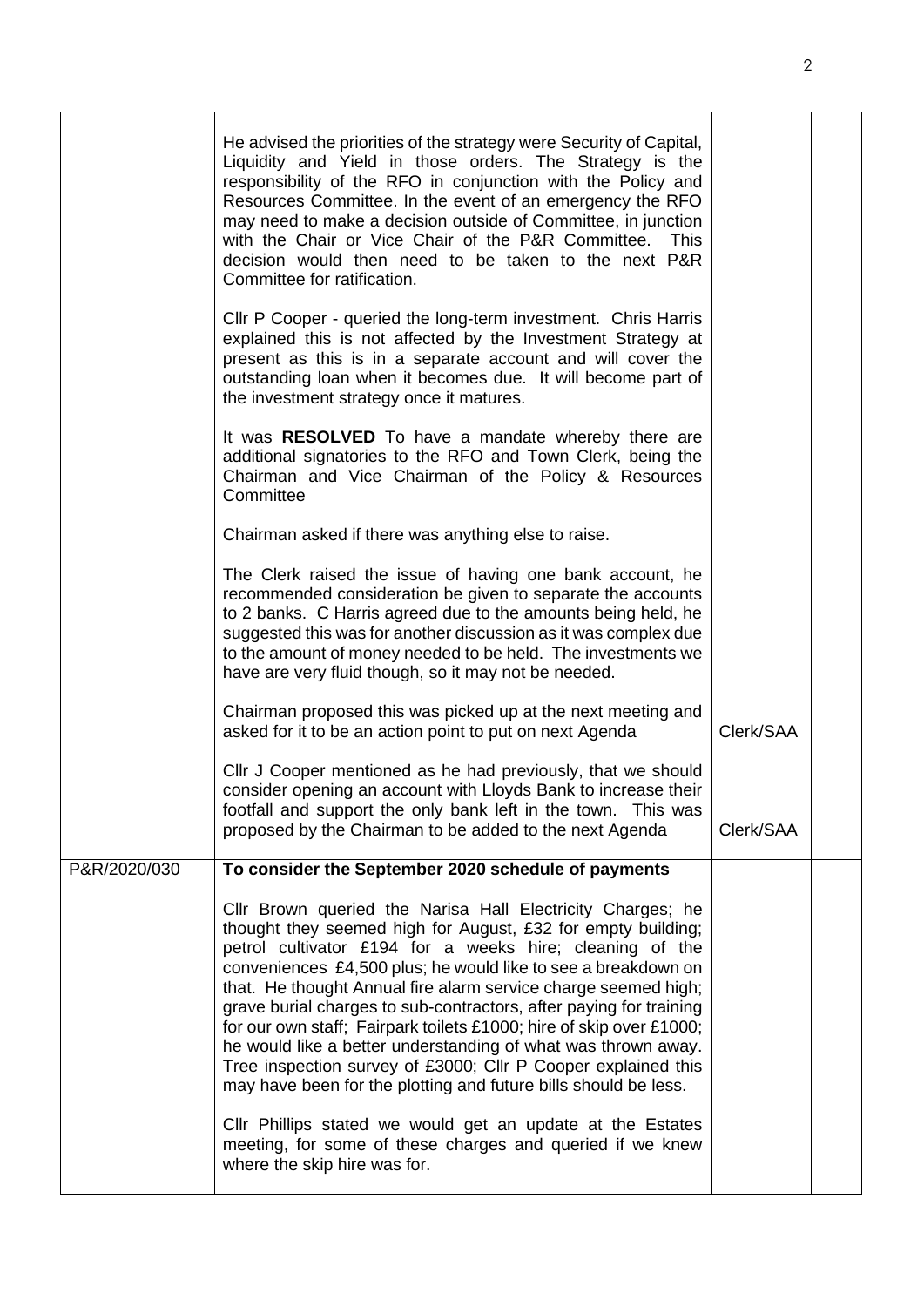| CIIr J Cooper queried vehicle fuel of £611.51 for council vehicles<br>and machinery,                                                                                                                                                                                                                                                                                                                                                                                                                                                                                                                                                                                                                                                                                                                                                                                                                                                                                                                                                     |                    |  |
|------------------------------------------------------------------------------------------------------------------------------------------------------------------------------------------------------------------------------------------------------------------------------------------------------------------------------------------------------------------------------------------------------------------------------------------------------------------------------------------------------------------------------------------------------------------------------------------------------------------------------------------------------------------------------------------------------------------------------------------------------------------------------------------------------------------------------------------------------------------------------------------------------------------------------------------------------------------------------------------------------------------------------------------|--------------------|--|
| CIIr J Cooper suggested perhaps our accounts technicians could<br>itemize fuel usage per vehicle, has asked before to look at<br>vehicle records but information was incomplete. Any excessive<br>use could then be monitored. He asked if the Chair could seek<br>clarification on that point and ask if we can have this detail, and<br>to include any machinery as well as vehicles. This could be<br>reported monthly as a pre-requisite of payments schedule sheet.<br>Machinery could come under a miscellaneous category until<br>asset tagging completed. Would like this added as an Action<br>Point for the Estates Meeting. Chairman agreed to add as an<br>action point.                                                                                                                                                                                                                                                                                                                                                     | <b>Clerk</b>       |  |
| CIIr Phillips mentioned that she previously asked this question<br>and received a detailed email from accounts with an explanation.                                                                                                                                                                                                                                                                                                                                                                                                                                                                                                                                                                                                                                                                                                                                                                                                                                                                                                      |                    |  |
| CIIr Barbery in addition to the ones already been queried;<br>cleaning of windows at Shire Hall £72.50, couldn't we do in<br>house. First aid course charges for 9 people. Cllr J Cooper<br>explained that as long as they are within their training budget<br>under new committee structure, we must support those<br>decisions. It is the manager of the department to ensure that the<br>training is appropriate.                                                                                                                                                                                                                                                                                                                                                                                                                                                                                                                                                                                                                     |                    |  |
| Cllr Barbery: annual sharps bin servicing £234 at Fair Park, is<br>this necessary as they are closed? Clerk asked to investigate                                                                                                                                                                                                                                                                                                                                                                                                                                                                                                                                                                                                                                                                                                                                                                                                                                                                                                         | <b>Clerk</b>       |  |
| Cllr Brown asked about Procurement - when are we going to<br>look at this. Chris Harris agreed the system was dysfunctional<br>as it now. He wants to put a Procurement Strategy together. At<br>present we are mixing up requestions and purchase orders, and<br>the separation of duties. We need a proper procurement system<br>which starts from checking management accounts and making<br>sure there is money in the budget, and requestions go to a<br>central procurement purchase order raising function that will<br>then go into a commitment of the management accounts. Then<br>you can clearly see what the commitments are. He felt a<br>procurement strategy is overdue and he has already said to the<br>Clerk he is happy to put a Procurement Strategy together part of<br>the financial regulations. This is something the RFO puts<br>together then submits to this committee as part of the financial<br>regulations and can be agreed at that stage. The Chair asked<br>that an action be recorded for this task. | Clerk/<br>C Harris |  |
| After advice from C Harris it was RESOLVED to hold monthly<br>committee meetings during this period of running into budget<br>preparation. He felt every member needed to be involved with<br>the compilation of the budget and every committee have so<br>many policies to go through and recommended either a full<br>council each month or include extra P&R committee meetings.                                                                                                                                                                                                                                                                                                                                                                                                                                                                                                                                                                                                                                                      |                    |  |
| Chairman was happy to propose and thanked Chris and Peter<br>for their efforts to get us on track                                                                                                                                                                                                                                                                                                                                                                                                                                                                                                                                                                                                                                                                                                                                                                                                                                                                                                                                        |                    |  |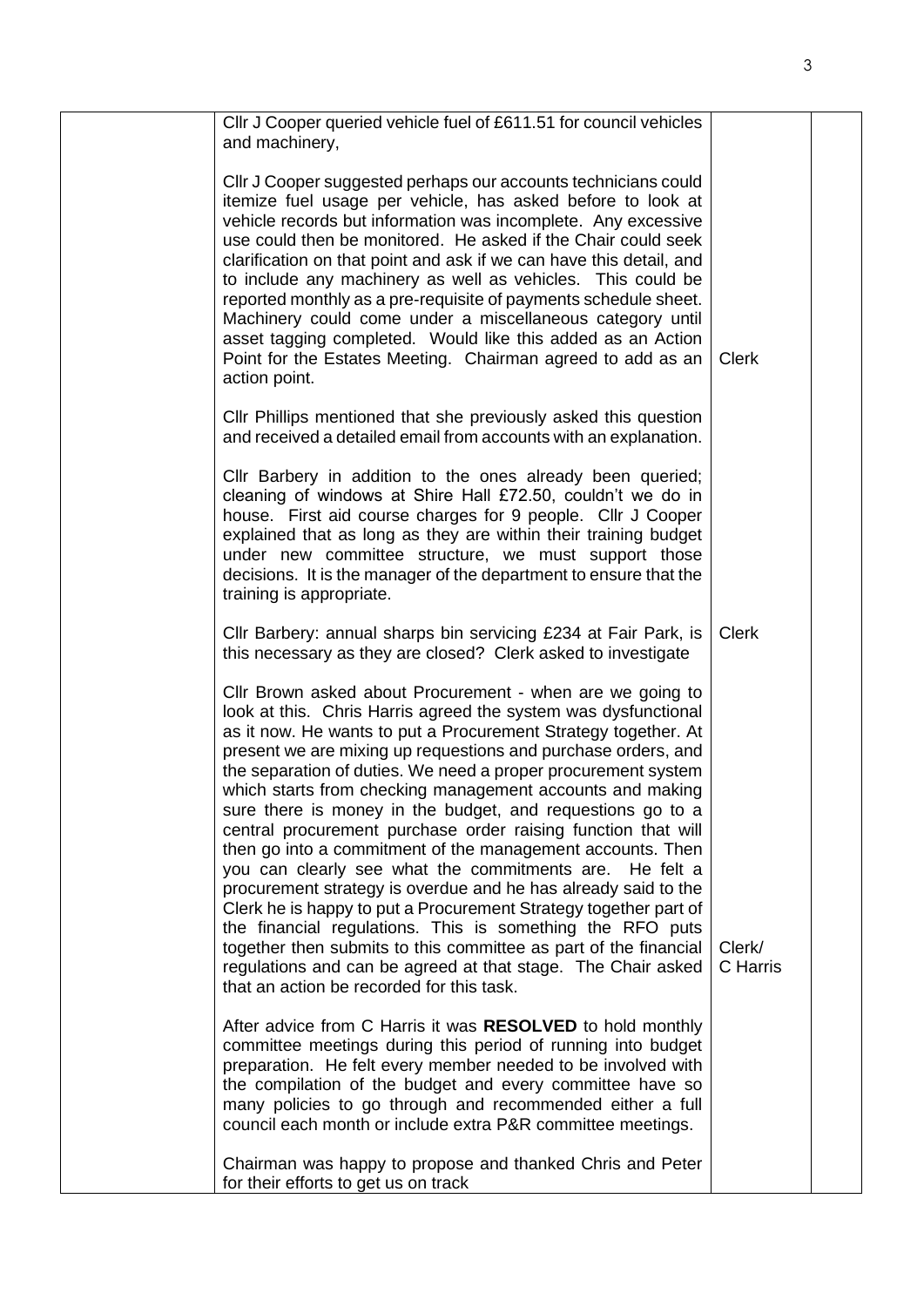|              | It was RESOLVED to move to monthly committee meetings                                                                                                                                                                                                                                                                                                                                                                                                                                          | <b>Clerk</b> |  |
|--------------|------------------------------------------------------------------------------------------------------------------------------------------------------------------------------------------------------------------------------------------------------------------------------------------------------------------------------------------------------------------------------------------------------------------------------------------------------------------------------------------------|--------------|--|
| P&R/2020/031 | To consider and agree the age debtors, report to follow.                                                                                                                                                                                                                                                                                                                                                                                                                                       |              |  |
|              | Chairman proposed after referring to the Clerk to move this to<br>Confidential, RESOLVED to move to confidential.                                                                                                                                                                                                                                                                                                                                                                              |              |  |
| P&R/2020/032 | To consider and agree new or updated policies including<br>the model publication scheme                                                                                                                                                                                                                                                                                                                                                                                                        |              |  |
|              | The Clerk briefed the committee. C Harris is currently<br>researching and working on his policies. As far as the model<br>publication scheme policy, council currently hasn't got one,<br>Clerk has agreed with Chris to work on a framework relevant to<br>The Council to publish on the website. It is an urgent piece of<br>work as we could be at risk of prosecution without it. May have<br>to come back to P&R to consider costs or charges associated<br>with this work at some stage. |              |  |
|              | C Harris briefed on his progress with the pay and conditions<br>policy (available on dropbox). This will sit alongside the<br>employee handbook and officer/member protocol which he<br>suggests he don't present yet as some policy's it referred to are<br>not written yet. Apprenticeships can be included in the policy if<br>council wish, and as requested by Cllr J Cooper.                                                                                                             |              |  |
|              | Cllr Phillips - Annual leave, e.g. Tourist Information Staff taking<br>leave during peak tourist season times. Chris advised holidays<br>should only be taken with the approval of the line manager or<br>town clerk, this is in the contract of employment, and will<br>referenced to the employee handbook.                                                                                                                                                                                  |              |  |
|              | It was RESOLVED to approve the Pay and Conditions<br>handbook as submitted                                                                                                                                                                                                                                                                                                                                                                                                                     |              |  |
| P&R/2020/033 | To consider a review of the Bodmin Town Council Website<br>and expenditure for recommended updates to meet new<br>legislation                                                                                                                                                                                                                                                                                                                                                                  |              |  |
|              | P Martin - currently the website in some parts does not meet the<br>Equalities Act 2010, and new amendments required in<br>September of this year under this Act, so we need to upgrade<br>the website to bring us in line with current legislation. Quite<br>complex with the number of issues and requirements. We need<br>£500-£2000 to carry out that piece of work.                                                                                                                       |              |  |
|              | The Clerk is not happy with the website, and feels it needs a<br>complete revamp, there is a long list of faults. It was asked if we<br>should go back to the current provider, however this would all be<br>charged as extra work. They have not notified us that we are<br>not compliant. It's a case of do we look for a complete overall or<br>just update to get compliant?                                                                                                               |              |  |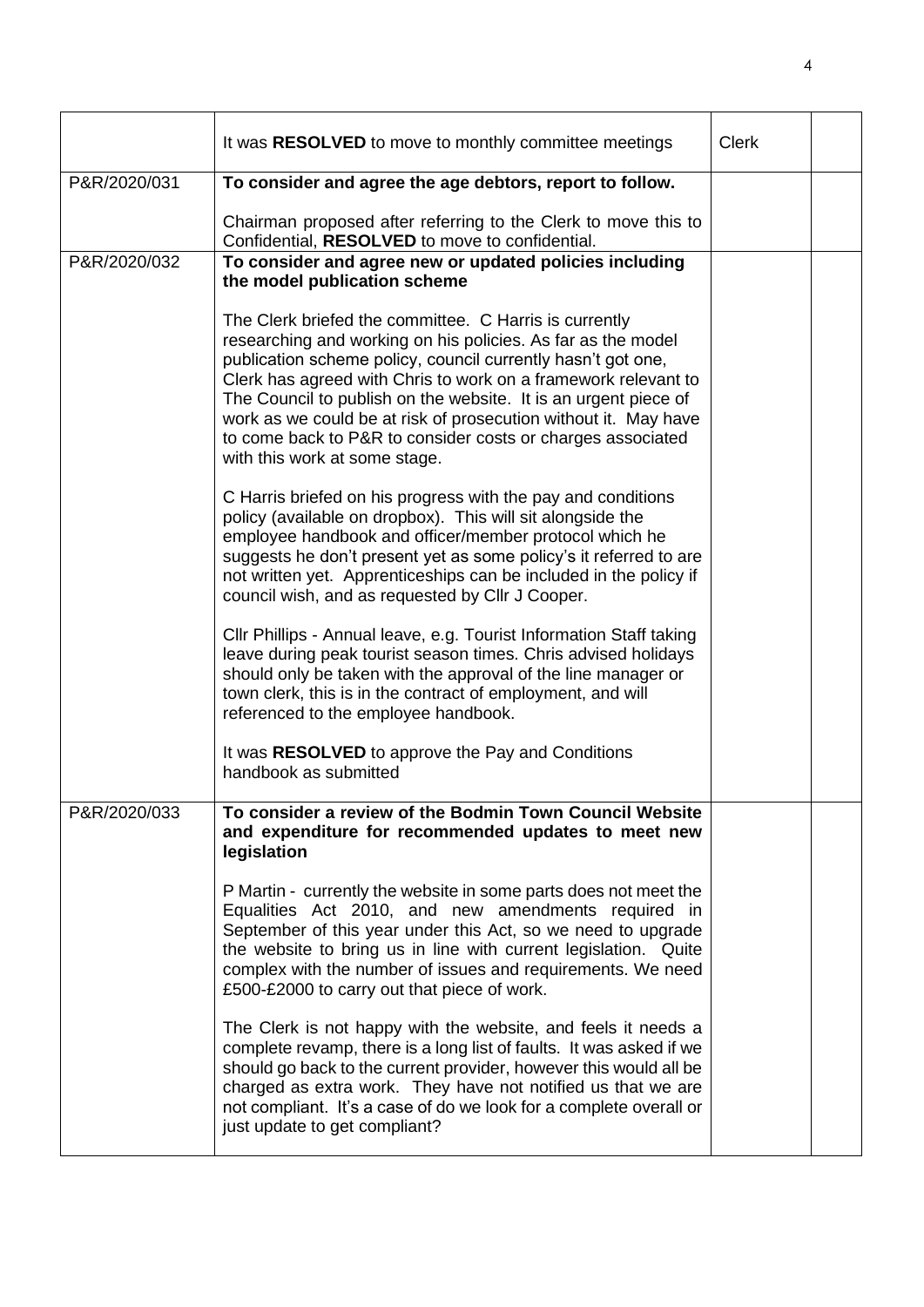|              | It was RESOLVED to agree up to £1000 for these issues to be<br>rectified to bring website up to legislative compliance.                                                                                                                                                                                                                                                                 |                  |  |
|--------------|-----------------------------------------------------------------------------------------------------------------------------------------------------------------------------------------------------------------------------------------------------------------------------------------------------------------------------------------------------------------------------------------|------------------|--|
|              | The Chairman summarized that going forward as stated by Cllr<br>J Cooper it would prudent to combine the review of website<br>services with the quest to seek one IT Supplier for IT support,<br>Website maintenance, server support, training for members and<br>officer's, all in one house, with a fixed cost and keeps us abreast<br>of the latest changes.                         |                  |  |
|              |                                                                                                                                                                                                                                                                                                                                                                                         |                  |  |
| P&R/2020/034 | To consider and agree registration with the markets<br>authority for holding a Christmas Street Market on the<br>Folly, Bodmin                                                                                                                                                                                                                                                          |                  |  |
|              | C Harris - to join the National Association of British Markets<br>Authorities its currently 50% off at approx. £150 per year. This<br>will give us Legal support and information and procedures on<br>how to run a market. From this Chris will be able to produce a<br>markets policy. The Council will then need to adopt the policy.                                                 |                  |  |
|              | It was RESOLVED that we pay the above subscription fee to<br>join the NABMA, with the caveat that we might not be able to<br>have a Christmas market this year due to COVID regulations.                                                                                                                                                                                                |                  |  |
|              | CIIr Bassett mentioned that Road closure already applied for as<br>a precaution.                                                                                                                                                                                                                                                                                                        |                  |  |
| P&R/2020/035 | To consider and agree, if appropriate, Health and Safety<br>matters including consideration of expenditure for scoping<br>building repairs and maintenance.                                                                                                                                                                                                                             |                  |  |
|              | Chairman proposed this be deferred to the Estates committee.                                                                                                                                                                                                                                                                                                                            |                  |  |
|              | It was RESOLVED to defer this item to the Estates Committee<br>sitting 1/9/020                                                                                                                                                                                                                                                                                                          |                  |  |
| P&R/2020/036 | To consider and agree, if appropriate, the internal Audit<br>report for 2019-20 and relevant actions                                                                                                                                                                                                                                                                                    |                  |  |
|              | C Harris briefed the committee on the audit report findings<br>(documents on dropbox). He gave the committee<br>managements responses to Investment Strategy, Budgeting,<br>Burials, and the Asset Register, all summarized in the provided<br>document.                                                                                                                                |                  |  |
|              | It was RESOLVED to adopt all the recommendations in this<br>document with particular note to the de-minimus moving down<br>to £100 immediately, and a recommendation from this<br>committee that the Parks manager and staff conduct the asset<br>audit immediately so that they tag and record all assets that<br>we hold. This information was to be completed by 31<br>December 2020 | Parks<br>Manager |  |
|              | C Harris - confirmed he has asked the Parks Manager to list all<br>the assets, preferably with a purchase date and when they are                                                                                                                                                                                                                                                        |                  |  |